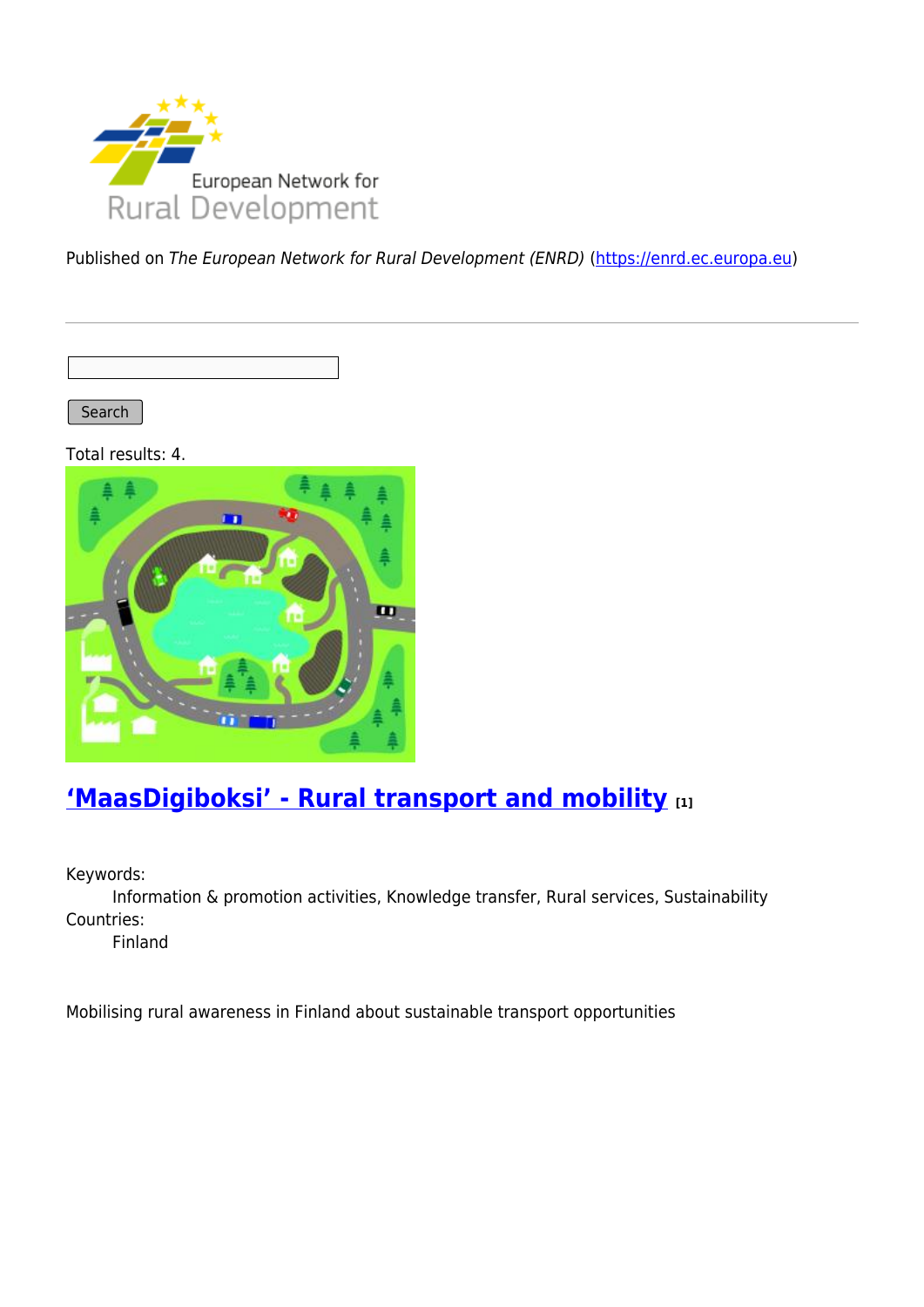

# **[From fleece to dress, a workshop using by-product of](https://enrd.ec.europa.eu/projects-practice/fleece-dress-workshop-using-product-livestock_en) [livestock](https://enrd.ec.europa.eu/projects-practice/fleece-dress-workshop-using-product-livestock_en) [2]**

Keywords:

Added value, Competitiveness, Demography, Diversification, Education & lifelong learning, Entrepreneurship, Short supply chains & local markets

Countries:

Spain

A rural women's association used Rural Development Programme (RDP) support to organise wool processing training courses and to create employment opportunities by valorising wool, a by-product of sheep meat production.



### **[Kulota - Controlled forest burning](https://enrd.ec.europa.eu/projects-practice/kulota-controlled-forest-burning_en) [3]**

Keywords:

Advisory services, Environmental sustainability, Forestry, Information & promotion activities, Nature conservation, Sustainability

Countries:

Finland

Reintroducing the traditional practice of controlled forest burning, as means to promote biodiversity and create new business opportunities in the forestry sector.